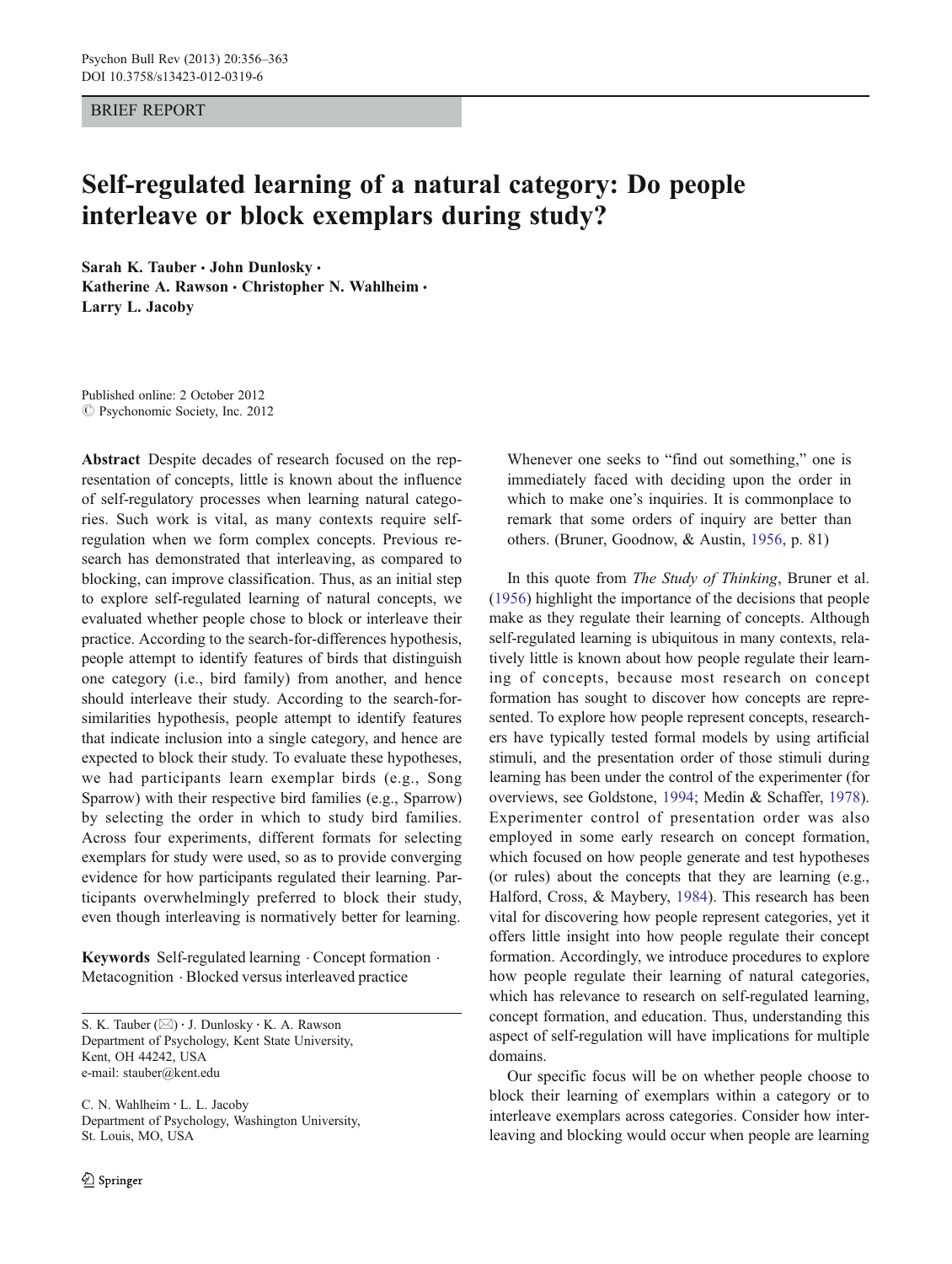<span id="page-1-0"></span>bird families, which were the categories used in the present experiments. When studying bird families (e.g., Sparrows, Finches, or Thrashers), blocking would involve studying several different sparrows (e.g., Chipping, House, and Song), followed by different finches (e.g., Purple, Gold, and House) in a separate block, and so forth. Interleaving would involve studying one exemplar from a family, followed by an exemplar from a different family, and so forth (e.g., House Sparrow, American Goldfinch, Brown Thrasher). For learning such natural categories, classification performance after experimenter-controlled study is better when the exemplars are interleaved (e.g., Kang & Pashler, [2011;](#page-7-0) Kornell & Bjork, [2008](#page-7-0); Wahlheim, Dunlosky, & Jacoby, [2011\)](#page-7-0), so our main question was, Would people interleave their study of exemplars from different categories, or instead block their practice?

To answer this question, participants were instructed to study birds so that they could classify novel (unstudied) birds into the same families (for examples, see Fig. 1). Most importantly, participants selected which family they wanted to study, and they chose bird families in any order until they were ready for the test. Each experiment used a variation of this method, which allowed us both to observe whether people blocked or interleaved their study and to evaluate two hypotheses competitively. These hypotheses were based on two main ways in which people form concepts: by finding differences between categories, or by finding similarities within them (Goldstone, [1996\)](#page-7-0). According to the search-for-differences hypothesis, people develop a concept by comparing exemplars in one category with those from other categories, so that they can better discriminate between the categories. Such discriminative contrast between exemplars from different categories is presumably why interleaving helps people learn natural categories (Kang & Pashler, [2011\)](#page-7-0). If participants understood the importance of discriminative contrast, they were expected to interleave their study. By comparison, the search-for-similarities hypothesis states that people develop a concept via identifying

how exemplars within that category are similar. In this case, people are searching for the characteristics of birds that best define their inclusion within a particular family. If so, then they were expected to largely block their study of exemplars. Although we will discuss alternative hypotheses in the [General](#page-5-0) [Discussion,](#page-5-0) we focused on these two hypotheses because they emerge most directly from the research on categorization (Goldstone, [1996\)](#page-7-0) and have motivated the present experiments.

Evidence from previous studies has suggested that either hypothesis could be supported. Studies on self-regulated associative learning have demonstrated that people typically space their practice while learning word pairs, although they do not exclusively do so (Toppino, Cohen, Davis, & Moors, [2009](#page-7-0)). If the same mechanisms underlie people's regulation of associative learning and concept formation, we would expect participants to prefer interleaving. By contrast, many college students report that blocking is better (Kornell & Bjork, [2008\)](#page-7-0), in which case participants may prefer to block their study. In Kornell and Bjork's study, however, students' beliefs about these strategies were measured after they had performed the task, and beliefs can be substantially different when assessed prior to (or during) task completion versus after the task is complete (e.g., Hertzog et al., [2009](#page-7-0)). Thus, whether people's study choices would reflect a preference for blocking or interleaving was an unresolved issue.

## Experiment 1

During self-regulated learning, participants were presented with a selection format that contained 12 bird families and placeholders for six exemplars from each family (Fig. [2](#page-2-0)). Two different selection formats ( $12 \times 6$  and  $6 \times 12$ ) were used, to ensure that restudy selection was not simply attributable to habitual responding (Dunlosky & Ariel, [2011\)](#page-7-0): Namely, study choices can be biased by a left-to-right reading order, which would result in blocking in the  $12 \times 6$  format but would result in interleaving in the  $6 \times 12$  format.



Fig. 1 Sample exemplars from each of the 12 bird families used in Experiment 1. Color images are available online and from the first author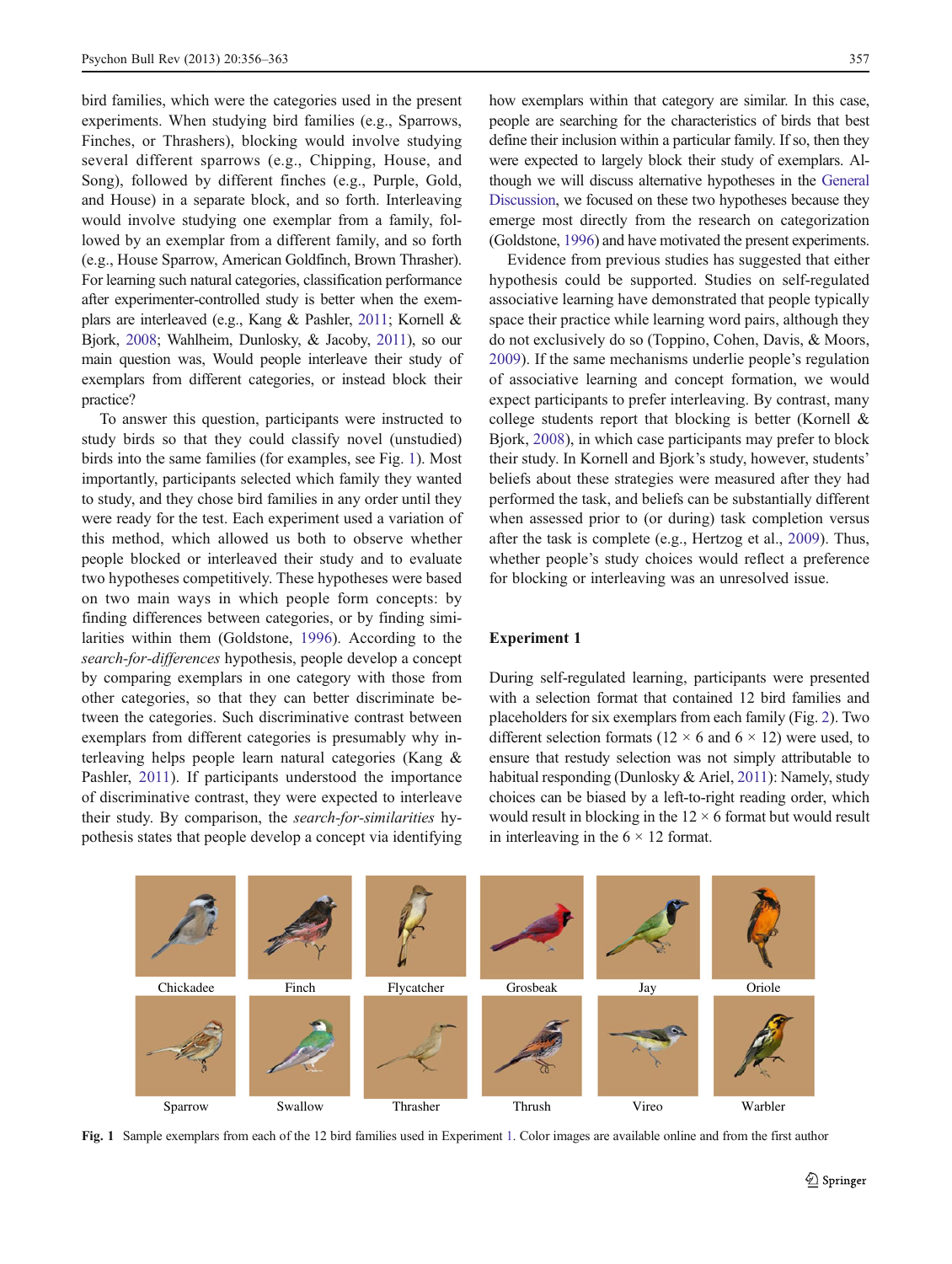<span id="page-2-0"></span>

restudy

Fig. 2 Each panel provides the selection format used for self-regulated learning in each of the reported experiments. (Top) Sample portion of the  $12 \times 6$  $12 \times 6$  selection format used in Experiment 1. Ellipses indicate where the eight additional bird families would be presented. In this example, the participant studied four flycatchers and must decide which exemplar and family to study next, or whether to terminate restudy. (Middle) Experiment [2](#page-3-0) selection format. In this example, the

Method

Participants and design Ninety-seven students from Kent State University (KSU) participated for course credit. Three students were excluded due to making few restudy choices (i.e., selecting 0–5 exemplars for restudy). Selection format

was manipulated between participants ( $n = 48$  in the 6  $\times$  12 format and  $n = 46$  in the  $12 \times 6$  format).

participant has just studied a Warbler and must decide whether to study another Warbler, to study an exemplar from a different family, or to terminate restudy. (Bottom) Experiment [3](#page-4-0) and [4](#page-5-0) selection format. In this example, the participant has just studied a Jay and must decide which of the eight bird families to study next, or whether to terminate

Materials and procedure The materials included 12 bird families (from Wahlheim, Teune, & Jacoby, [2011\)](#page-7-0). For each family, 12 color images of perching birds of different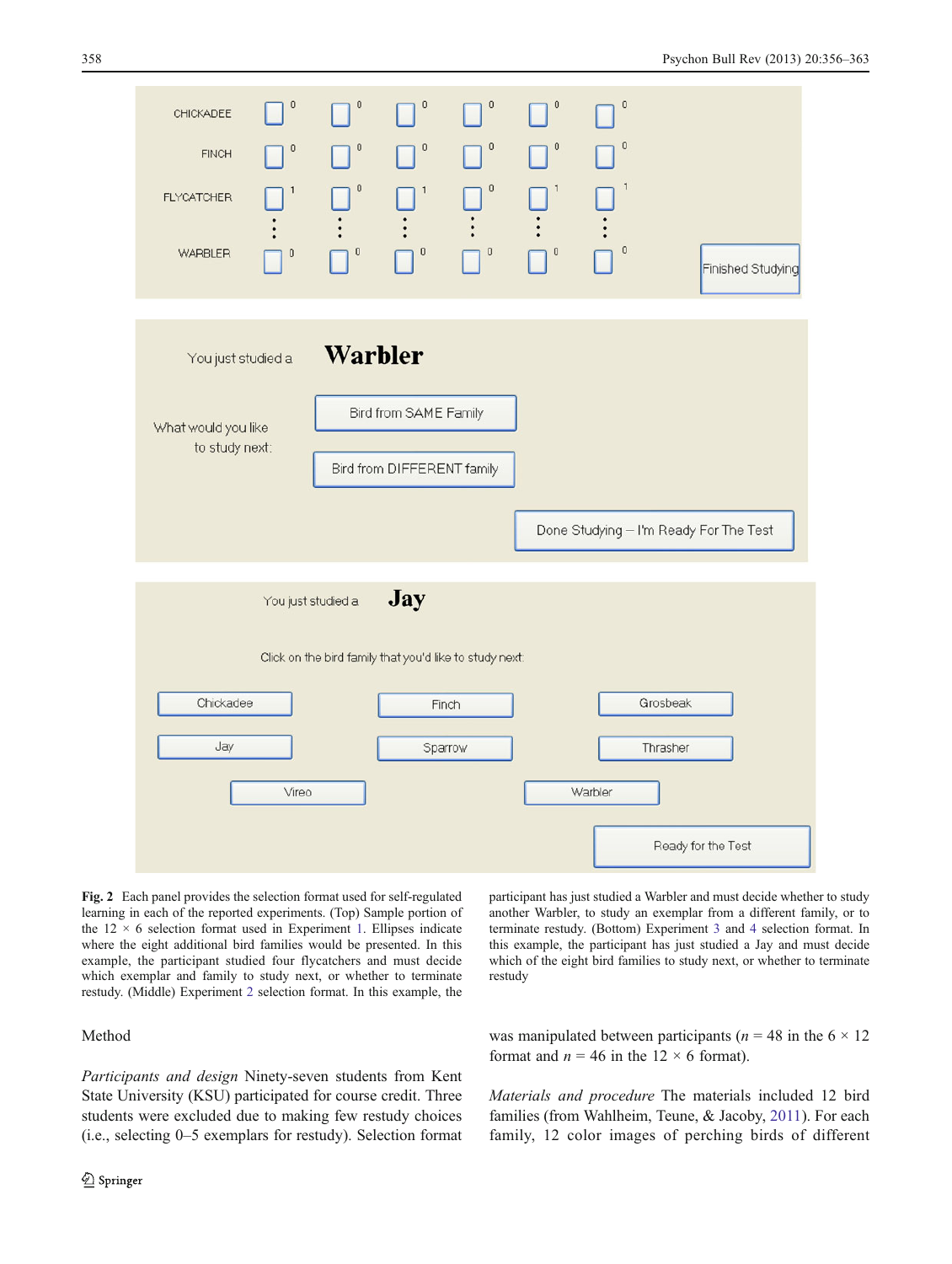<span id="page-3-0"></span>species from that same bird family were used (see Fig. [1](#page-1-0)). Two lists containing six exemplar bird picture–family name pairs (henceforth, exemplars) from each of the 12 families were counterbalanced across participants. One list was used during familiarization, self-regulated learning, and classification of studied exemplars (72 studied exemplars), and the other list was used only during the classification test of novel exemplars (72 new exemplars).

Prior to learning, participants were told that they were in a lottery (\$25) and that the better they performed, the more chances they would have of winning. During the familiarity phase, participants studied pictures of exemplars that were presented for 6 s each. Exemplars were interleaved during the familiarity phase (for details, see Wahlheim, Dunlosky, et al., [2011](#page-7-0)). During the self-regulation phase, participants had 30 min to select exemplars in any order. They were told that they could study any of the exemplars as many times as they wanted. To make their selections, participants were presented with 72 buttons (see Fig. [2](#page-2-0), top panel), one for each exemplar that had been presented during the familiarity phase. The buttons were grouped by bird family, with families presented either in rows (12  $\times$  6 format) or in columns (6  $\times$  12). Participants selected an exemplar to restudy by clicking a button within a bird family. The exemplar was then presented for self-paced study on a different screen. When the participants had finished restudying, they clicked a button that returned them to the selection interface. All restudy buttons were initially superscripted with a zero, and each time that an exemplar was selected, the superscript increased by one. This phase continued until the participants were ready for the tests (no participants exceeded 30 min).

Classification was evaluated by presenting the new (unstudied) exemplars from the same families, which were presented individually along with the 12 family names. Participants were given unlimited time to select the bird family to which each exemplar belonged. The studied exemplars were then presented for classification. Note that in all experiments, participants also made some metacognitive judgments. In prior research (e.g., Benjamin & Bird, [2006](#page-7-0)), such judgments did not have reactive effects on students' study decisions; moreover, the judgments were not relevant to the focal hypotheses, so we do not discuss them further.

# Results and discussion

The participants selected to restudy about 90 exemplars, regardless of the selection format (6  $\times$  12,  $M = 88.0$ ,  $SE = 6.2$ ; 12 × 6,  $M = 92.1$ ,  $SE = 6.5$ ),  $t < 1$ . Study times did not differ significantly between the groups ( $6 \times 12$ ,  $M = 2.0$  s,  $SE = 0.14$ ;  $12 \times 6$ ,  $M = 1.7$  s,  $SE = 0.10$ ),  $t(92) = 2.02, p = .05, d = 0.42.$ 

More importantly, we estimated how often participants blocked their study of exemplars within families, and how many participants preferred blocking over interleaving. To do so, we calculated blocking as the number of exemplars selected for restudy in which two or more exemplars from the same family were studied in succession. We calculated interleaving as the number of restudy selections in which an exemplar from one family was studied (e.g., Grosbeak), followed by an exemplar from a different family (e.g., Finch), and so on. A switch between blocks was not counted as interleaving (e.g., six grosbeaks followed by four finches were considered one block of six and one block of four, rather than one block of five, two interleaved, and one block of three).<sup>1</sup> As is evident from Table [1,](#page-4-0) participants largely opted to block their study of exemplars, and blocking did not differ by group,  $t < 1$ . We also categorized participants as either blockers or interleavers on the basis of whether a greater proportion of restudy selections were blocked or interleaved. Almost all of the participants were blockers (Table [1\)](#page-4-0) in both groups,  $\chi^2(1, N = 94) = .002, p = .97.$ 

The values in Table [1](#page-4-0) do not provide information about how many exemplars from one family were blocked within a run. One possibility is that participants chose to study only a few exemplars from a given family (e.g., two Grosbeaks) and then chose a few from another family (e.g., two Finches). This kind of strategy was not used, because the average length of the runs typically exhausted the number of exemplars (six) within a given family: The participants averaged 6.0 exemplars ( $SE = 0.17$ ) per run (6 × 12,  $M = 6.0$ ,  $SE = 0.19$ ;  $12 \times 6$ ,  $M = 6.1$ ,  $SE = 0.26$ ),  $t \le 1$ .

Correct classification did not vary by format group,  $F < 1$ , and was significantly better for studied ( $M = .44$ ,  $SE = .01$ ) than for novel ( $M = .34$ ,  $SE = .01$ ) exemplars,  $F(1, 91) = 115.28$ ,  $p < .001$ ,  $\eta_p^2 = .56$ . The interaction was not significant,  $F(1, 91) = 3.53, p = .06, \eta_p^2 = .04.$ 

#### Experiment 2

One reason that most participants may have blocked restudy in Experiment [1](#page-1-0) concerned the selection format: Because the birds for each family were presented within a row or column, participants may have simply progressed across rows or down columns (e.g., Dunlosky & Ariel, [2011\)](#page-7-0). Note, that

<sup>&</sup>lt;sup>1</sup> Even though moving from one block to another may not represent interleaving, we also scored the data to count such moves as indicative of interleaving. That is, the data were scored on the basis of the number of choices that involved switching to another family (i.e., interleaving) or continuing to study the same family (i.e., blocking). This scoring method did not change the overall pattern of the data or the conclusion that participants preferred to block: In Experiment [1,](#page-1-0) we found 96 % blockers; in Experiment 2, 100 % blockers; in Experiment [3,](#page-4-0) 74 % blockers; and in Experiment [4](#page-5-0), 70 % blockers.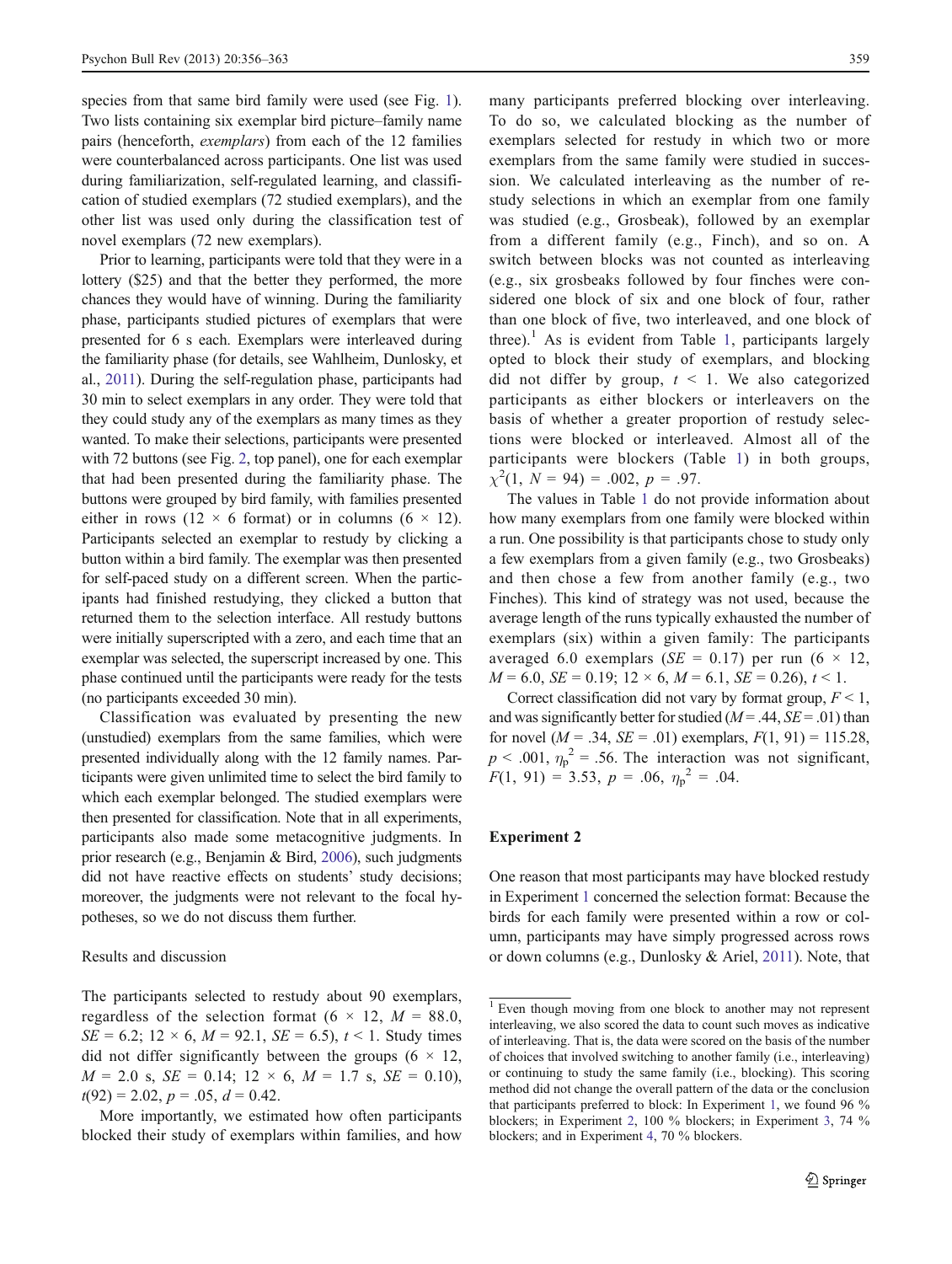<span id="page-4-0"></span>Table 1 Self-regulated learning strategies

|                     | Percentage of Exemplars<br>That Were Blocked | Percentage of Participants<br>Who Were Blockers | Range of Exemplars That Were<br><b>Blocked by Blockers</b> | Range of Exemplars That Were<br>Blocked by Interleavers |
|---------------------|----------------------------------------------|-------------------------------------------------|------------------------------------------------------------|---------------------------------------------------------|
| Experiment 1        |                                              |                                                 |                                                            |                                                         |
| $6 \times 12$ Group | 93 (1.7)                                     | 96                                              | $85\% - 100\%$                                             | 39 $\% -44$ %                                           |
| $12 \times 6$ Group | 91(2.5)                                      | 96                                              | $75\% - 100\%$                                             | 0 $\% -44$ %                                            |
| Experiment 2        | 97(1.2)                                      | 100                                             | $80\% - 100\%$                                             |                                                         |
| Experiment 3        | 70(5.3)                                      | 78                                              | 56 $\%$ -100 $\%$                                          | 0 $\frac{9}{6}$ –45 $\frac{9}{6}$                       |
| <b>Experiment 4</b> | 76 (5.2)                                     | 87                                              | 52 $\%$ -100 $\%$                                          | 0 $\% -48$ %                                            |

The descriptive statistics provided in the left two columns represent the use of a blocking strategy during self-regulated learning. Percentage of Exemplars refers to the average percentage of exemplars that were blocked. SEs are provided in parentheses. Percentage of Participants refers to the percentage of the participants who used a blocking strategy more often than an interleaving strategy. The rightmost columns provide the ranges of exemplars that were blocked for blockers and interleavers. No range is provided for interleavers in Experiment [2,](#page-3-0) as none of the participants in that experiment were categorized as interleavers.

interleaving would have been equally easy with this interface but given a different format, participants might interleave their study more often.

The format used in Experiment [2](#page-3-0) did not allow this bias (i.e., mindlessly choosing birds within a column or row) and was also designed to reflect the kinds of materials that people use to learn to classify birds namely, bird field guides. Such guides present exemplars by family, so to study birds from different families the learner must turn to another chapter to locate the next family. If one elects to study birds from the same family, the learner only turns to the next page in a field guide. Thus, as compared to blocking, a minor cost is incurred by interleaving. To reflect this cost, after studying a given exemplar, participants were asked whether they next wanted to study an exemplar from that same family or from a different family (Fig. [2,](#page-2-0) middle panel). If participants chose the same family, only one decision had to be made, and another exemplar from that family was presented. If they chose a different family, this decision was followed by a decision about which family to study next, and then an exemplar from that family was presented.

# Method

Thirty students from KSU participated for course credit. One participant selected only one exemplar for study and was excluded from the analyses.

The materials for Experiment [2](#page-3-0) were the same as those in Experiment [1](#page-1-0), except that only eight families were used, to make the task easier. The procedure was the same as in Experiment [1](#page-1-0), with two exceptions. There was no lottery, and during the self-regulation phase, participants were first presented with a randomly selected exemplar from the familiarity phase. After studying this exemplar, participants were prompted with the text, "You just studied a What would you like to study next?" (Fig. [2](#page-2-0), middle panel). If participants selected to restudy an exemplar from the same family, another exemplar from that family was presented. If participants selected to restudy an exemplar from a different family, they were shown a list of the seven other family names and were asked to choose one. An exemplar from the chosen family was then randomly selected and presented (exemplars were selected within a family without replacement; if all six exemplars from a family had been studied, they were all replaced).

# Results and discussion

On average, the participants selected 58.1 ( $SE = 6.6$ ) exemplars during self-regulated learning, and spent on average 2.1 s ( $SE = 0.09$ ) studying each exemplar. As is evident from Table 1, participants opted to block their study. They averaged 7.6 ( $SE = 0.5$ ) exemplars per run (if all six exemplars from a family had been studied, they were replaced and could be studied again if needed). Correct classification tended to be better for studied exemplars ( $M = .45$ ,  $SE = .03$ ) than for novel exemplars  $(M = .41, SE = .02), t(28) = 2.08, p = .05, d = 0.32.$ 

## Experiment 3

Using a different selection format, Experiment [2](#page-3-0) again revealed that participants typically chose to block their study of exemplars within families. Given our desire to make the selection format more representative of reallife learning of this natural category, more effort was required to switch families than to continue studying exemplars within a family. Although the extra effort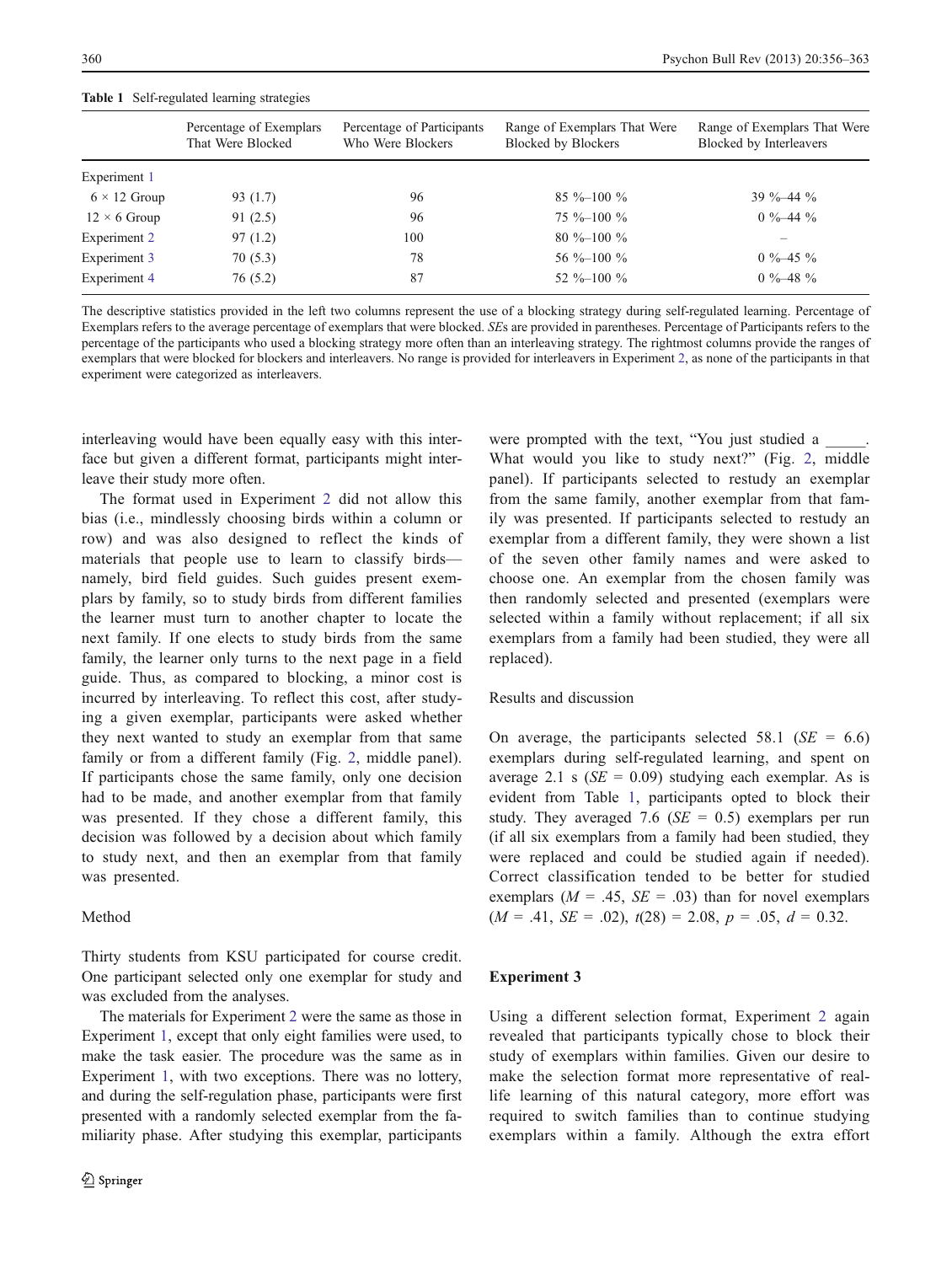<span id="page-5-0"></span>needed to switch families was relatively minor (an extra key stroke), this selection format may have also biased participants to block. Thus, in Experiment [3](#page-4-0), we used a selection format (Fig. [2,](#page-2-0) bottom panel) that minimized environmental biases to block or to interleave.

# Method

Sixty students from KSU participated for course credit. Fourteen participants were excluded due to making too few restudy choices (i.e., they selected 0–6 exemplars). The materials were identical to those of Experiment [2,](#page-3-0) and the procedure differed in two ways: Participants were included in the lottery, and during self-regulated learning, they were first presented with a randomly selected exemplar, followed by the prompt, "You just studied a \_\_\_\_\_. Click on the bird family that you'd like to study next." All eight families were presented with the prompt.

# Results and discussion

On average, the participants selected  $56.8$  (SE = 5.8) exemplars for restudy and spent 2.4 s ( $SE = 0.04$ ) studying each exemplar. Participants predominately blocked their study of exemplars (Table [1\)](#page-4-0). However, some participants did interleave over half of the exemplars that they restudied. More specifically, 36 participants were designated as blockers, and ten were designated as interleavers. Fewer participants blocked study in this experiment as compared to the previous ones, and this difference was likely due to the differences in interfaces used across experiments. The participants averaged 6.1 ( $SE = 0.4$ ) exemplars per run.

Classification was significantly better for studied exemplars ( $M = .52$ ,  $SE = .03$ ) than for novel exemplars  $(M = .44, SE = .02), t(45) = 4.42, p < .001, d = 0.47.$ Given that the number of exemplars selected for restudy was greater for blockers ( $M = 66.5$ ,  $SE = 6.3$ ) than for interleavers ( $M = 21.6$ ,  $SE = 8.1$ ),  $t(44) = 3.62$ ,  $p = .001$ ,  $d = 1.30$ , and that relatively few participants interleaved, any differences in performance as a function of blocking versus interleaving would not be interpretable; hence, we do not present these results.

## Experiment 4

The results from Experiment [3](#page-4-0) further supported the conclusion that most students prefer to block their study; however, their preference to block in Experiments [1](#page-1-0), [2,](#page-3-0) [3](#page-4-0) might have been attributable to using an experimenterpaced familiarization trial. To investigate this possibility, the method from Experiment [3](#page-4-0) was used, but without a familiarization trial.

## Method

Twenty-three students from KSU participated for course credit. Experiment 4 was identical to Experiment [3,](#page-4-0) except that no familiarization trial was used.

# Results and discussion

On average, the participants selected 106.7 ( $SE = 14.1$ ) exemplars for study and spent 2.1 s ( $SE = 0.09$ ) studying each exemplar. The participants predominately blocked their study (Table [1\)](#page-4-0), which suggests that their preference to block was not driven by the familiarization trial used in the other experiments. Participants averaged 3.7 ( $SE = 0.4$ ) exemplars per run, and classification was significantly better for studied exemplars  $(M = .47, SE = .05)$  than for novel exemplars  $(M = .40,$  $SE = .04$ ,  $t(22) = 3.64$ ,  $p = .001$ ,  $d = 0.53$ .

### General discussion

This research is the first to investigate people's choices about "how to order their inquiries" (as per Bruner et al., [1956](#page-7-0)) while learning a natural category. Early research exploring such choices had used (a) artificial exemplars that varied on multiple dimensions (e.g., on shape—circle, square, cross—or on color—shaded, black, unshaded) and (b) a procedure in which only the experimenter knew the rules for belonging to a well-defined and artificial concept (e.g., all shaded circles fit the concept, and all other exemplars do not). The participants' goal was to discover those rules. Bruner et al., among many others, used variants on this procedure to explore the hypotheses that participants would evaluate while trying to discover the sought-after concept (for details, see Bruner et al., [1956](#page-7-0), chap. 4).

The procedure used in this prior research differed substantially from the present procedure. For the present study, exemplars from bird families could be grouped by characteristic—but not defining—features, and participants knew which concepts they were trying to learn. Nevertheless, we suspect that, like the participants in the earlier studies, many of the present participants entertained hypotheses about the different families and made choices to evaluate their hypotheses. For instance, when learning "Grosbeak," some participants may have evaluated the hypothesis that Grosbeaks tend to be smallish birds with large triangular beaks. Perhaps most importantly, the results across all four experiments were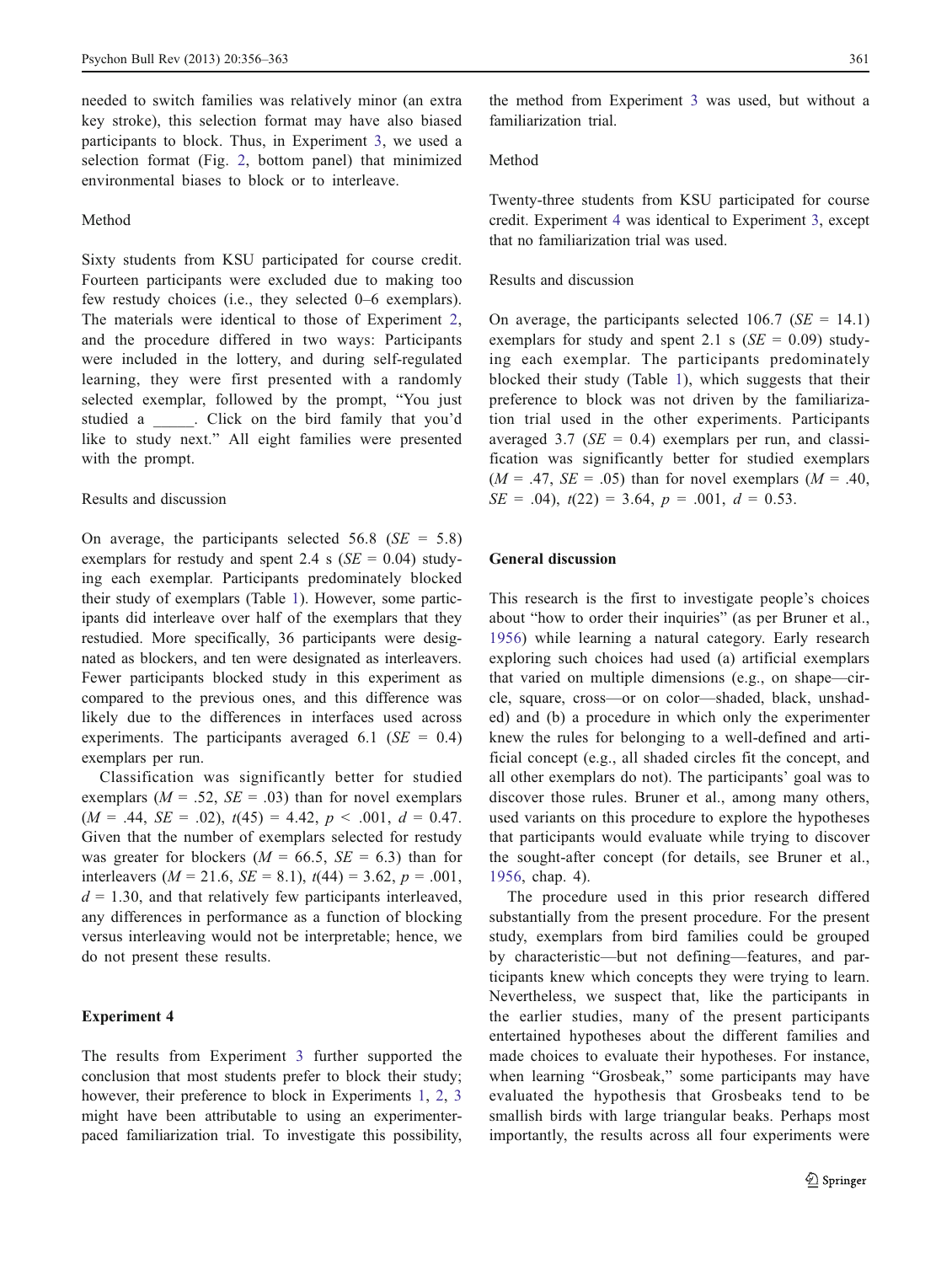consistent with the conclusion that most participants make study choices to evaluate hypotheses about which features are shared among birds within a family; that is, our results confirmed predictions from the search-forsimilarities hypothesis.

Further evidence relevant to this hypothesis was collected in Experiment [1.](#page-1-0) Namely, after completing the task, participants answered an open-ended question about how they had approached the task. Two raters independently scored their responses; the rater agreement was 86 %, and the few disagreements were resolved via discussion. Fifty-six percent of the participants explicitly stated searching for similarities; a representative quote was "I tried to find similarities in each bird family" (corrected for spelling errors). Additionally, 36 % indicated that they were focusing on bird features, and of course, some of these participants may have been searching for similarities but failed to report doing so, given the open-ended response format. Along with the data on study selections, this evidence further supports the conclusion that the majority of the participants were trying to discover similarities among birds within families.

Of course, other factors may also contribute to people's preference to block. For instance, blocking may lead to greater processing fluency, which in turn gives students the perception that learning is easier (e.g., Kornell & Bjork, [2008](#page-7-0)). People also may prefer to block because they have learned this strategy over their lifetime, perhaps from how information is taught in school. These possibilities are not mutually exclusive, so an important direction for future research will be to evaluate the degrees to which they jointly contribute to people's study choices when forming natural concepts.

Variations on the methods introduced here could benefit such efforts, such as by collecting verbal reports as participants make study selections.

Although people's preference to block exemplars may prevail across many natural categories, the structure of the categories themselves may also influence study choices. For instance, the exemplars from different bird families sometimes have many similarities (i.e., *interca*tegory similarity), as illustrated in Fig. 3. Nevertheless, the exemplars also show intracategory dissimilarity; that is, some birds within the same family have few similarities (Fig. 3, bottom panel), so blocked practice to search for similarities could prove useful (cf. Carvalho & Goldstone, [2011\)](#page-7-0). In fact, such intracategory dissimilarity may have led some participants to block their study, even though interleaved practice for these bird families is normatively more effective (Wahlheim, Dunlosky, et al. [2011\)](#page-7-0). If so, then changing the degree of similarity of the exemplars within (and across) categories should influence people's decisions about whether to block or interleave their study. One prediction is that when the exemplars within a category are more similar, people will be more likely to interleave exemplars across categories.

Finally, our main aim was to attract attention to an underinvestigated aspect of concept formation—how people regulate their study choices. Beyond demonstrating that people have a preference to block, we also have described some promising areas for future research, and no doubt manipulating other factors (e.g., retention interval, the amount of time available for study, and the costs associated with blocking vs. interleaving) will provide further insight into the subtleties of self-regulated concept formation.